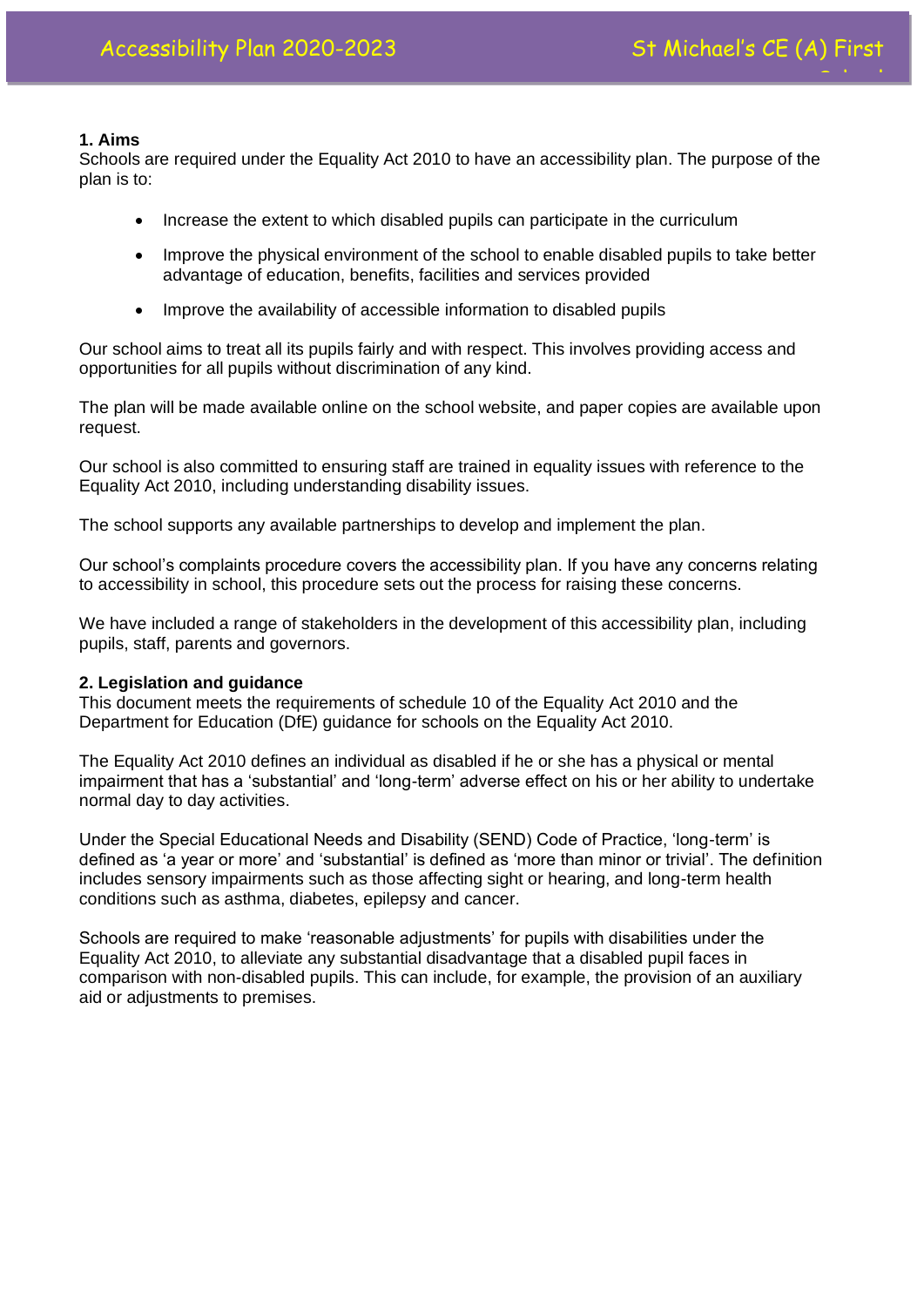

# **3. Action plan**

This action plan sets out the aims of our accessibility plan in accordance with the Equality Act 2010

| 匝<br>. Aim                                                                  | <b>Current good practice</b>                                                                                                                                                                                                                                                                                                                                                                                                                                                                                                             | Objectives                                                                                                                                                                                                                                                                                                                                                                             | Actions to be<br>taken                                                                                                                                                                                                                                                                                                                                 | Person<br>responsible                      | Date to complete<br>actions by                                                                                       | Success criteria                                                                                                                                                                                                                                                                                                                                                                                        |
|-----------------------------------------------------------------------------|------------------------------------------------------------------------------------------------------------------------------------------------------------------------------------------------------------------------------------------------------------------------------------------------------------------------------------------------------------------------------------------------------------------------------------------------------------------------------------------------------------------------------------------|----------------------------------------------------------------------------------------------------------------------------------------------------------------------------------------------------------------------------------------------------------------------------------------------------------------------------------------------------------------------------------------|--------------------------------------------------------------------------------------------------------------------------------------------------------------------------------------------------------------------------------------------------------------------------------------------------------------------------------------------------------|--------------------------------------------|----------------------------------------------------------------------------------------------------------------------|---------------------------------------------------------------------------------------------------------------------------------------------------------------------------------------------------------------------------------------------------------------------------------------------------------------------------------------------------------------------------------------------------------|
| Increase<br>access to the<br>curriculum for<br>pupils with a<br>disability  | Our school offers a<br>differentiated curriculum<br>for all pupils.<br>We use resources<br>tailored to the needs of<br>pupils who require<br>support to access the<br>curriculum.<br>Curriculum resources<br>٠<br>include examples of<br>people with disabilities.<br>Curriculum progress is<br>٠<br>tracked for all pupils.<br>including those with a<br>disability.<br>Targets are set<br>$\bullet$<br>effectively and are<br>appropriate for pupils<br>with additional needs.<br>The school has full<br>٠<br>dyslexia friendly status | To regularly audit<br>that the good<br>practice is followed.<br>To ensure that the<br>needs of individuals<br>are e assessed on a<br>case by case basis.<br>To ensure<br>enrichment activities<br>are accessible to<br>pupils with<br>Disabilities.                                                                                                                                    | Staff to liaise with<br>professionals<br>where specific<br>guidance and<br>support is<br>needed.<br>SENDCo to<br>evaluate<br>classroom<br>practice regularly<br>to ensure the<br>needs of those<br>with disabilities<br>are being met.<br>External<br>providers to be<br>informed if a<br>pupil with<br>disabilities is<br>joining a specific<br>club. | All staff<br>SENDCo<br>CP/ Club<br>leaders | Ongoing during the<br>academic year.<br>Annual reminders to<br>staff                                                 | Differentiated curriculum<br>Tailored resources that<br>support access to the<br>curriculum for children who<br>need it.<br>People with disabilities<br>٠<br>examples used in the<br>curriculum<br>All children tracked<br>$\bullet$<br>All children have effective<br>targets<br>Curriculum reviewed that<br>$\bullet$<br>checks that it<br>Advice from professionals is<br>٠<br>reflected in practice |
| Improve and<br>maintain<br>access to the<br>physical<br>environment         | The environment is adapted<br>to the needs of pupils as<br>required.<br>This includes:<br>Ramps/lift<br>٠<br>Corridor width<br>$\bullet$<br>Disabled parking bays<br>$\bullet$<br>Disabled toilets and<br>$\bullet$<br>changing facilities<br>including electronic<br>changing table<br>Reception window at an<br>$\bullet$<br>accessible height                                                                                                                                                                                         | To ensure that<br>access equipment is<br>serviced annually<br>and remains in good<br>condition.<br>To ensure that<br>corridors are kept<br>clear of obstruction.<br>To ensure that<br>changing facilities<br>are relevant to the<br>age range and<br>appropriate to the<br>needs of the child.<br>To ensure that a<br>disabled parking bay<br>is identified at the<br>front of school. | Servicing to be<br>scheduled<br>annually or<br>sooner should it<br>be required.<br>Evaluation of<br>individual needs<br>to be made as<br>and when they<br>change.<br>Identify the most<br>appropriate place<br>for the disabled<br>bay and arrange<br>line painting.                                                                                   | CP<br>ZC<br>J.Burdett/<br>ZC/CP            | Annual<br>As needed<br>July 2020                                                                                     | Needs of pupils are met in<br>terms of their environment                                                                                                                                                                                                                                                                                                                                                |
| Improve the<br>delivery of<br>information to<br>pupils with a<br>disability | Our school uses a range of<br>communication methods to<br>ensure information is<br>accessible. This includes:<br>Internal signage<br>$\bullet$<br>Large print resources<br>٠<br>Monitor to reproduce<br>٠<br>whiteboard<br>Magnifiers<br>٠<br>Pictorial or symbolic<br>٠<br>representations                                                                                                                                                                                                                                              | To regularly audit<br>that the good<br>practice is followed<br>and make adaptions<br>are required                                                                                                                                                                                                                                                                                      | Individual cases<br>too be assessed<br>as needs arise<br>and adaptations<br>to be made<br>which reflect<br>them.<br>Translators to be<br>used to support<br>parents with<br>limited English.                                                                                                                                                           | <b>SLT</b>                                 | Ongoing during the<br>academic year.<br>Annual reminders to<br>staff<br>Reviews with outside<br>agencies if required | Children with disabilities can<br>access the curriculum<br>Families and pupils with limited<br>English have equal opportunity<br>to receive and understand<br>information.                                                                                                                                                                                                                              |

It will be adopted by the Governing Body.

## **5. Links with other policies**

This accessibility plan is linked to the following policies and documents:

- Risk assessment policy
- Health and safety policy
- Equality information and objectives (public sector equality duty) statement for publication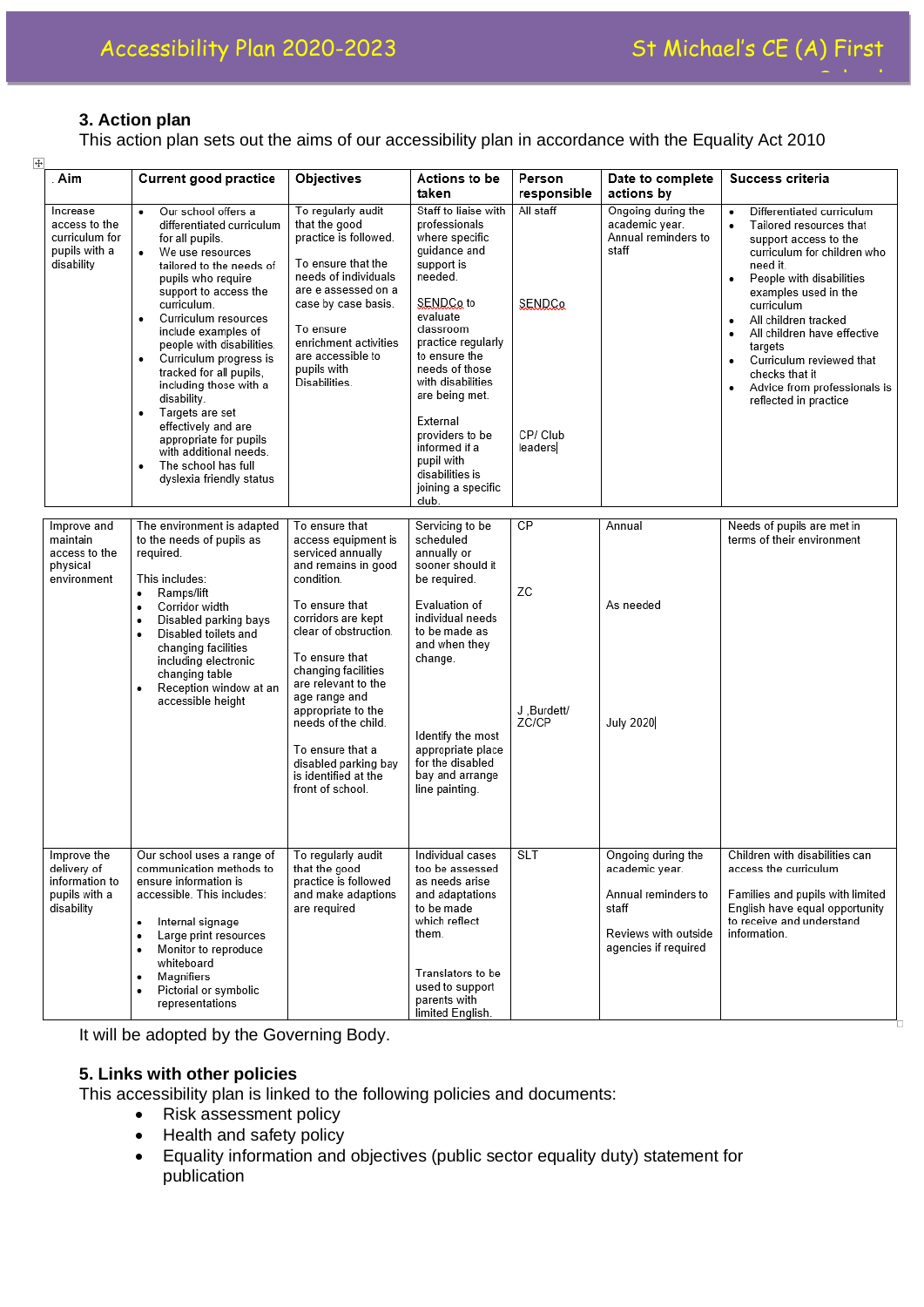

- Special educational needs (SEN) information report
- Supporting pupils with medical conditions policy